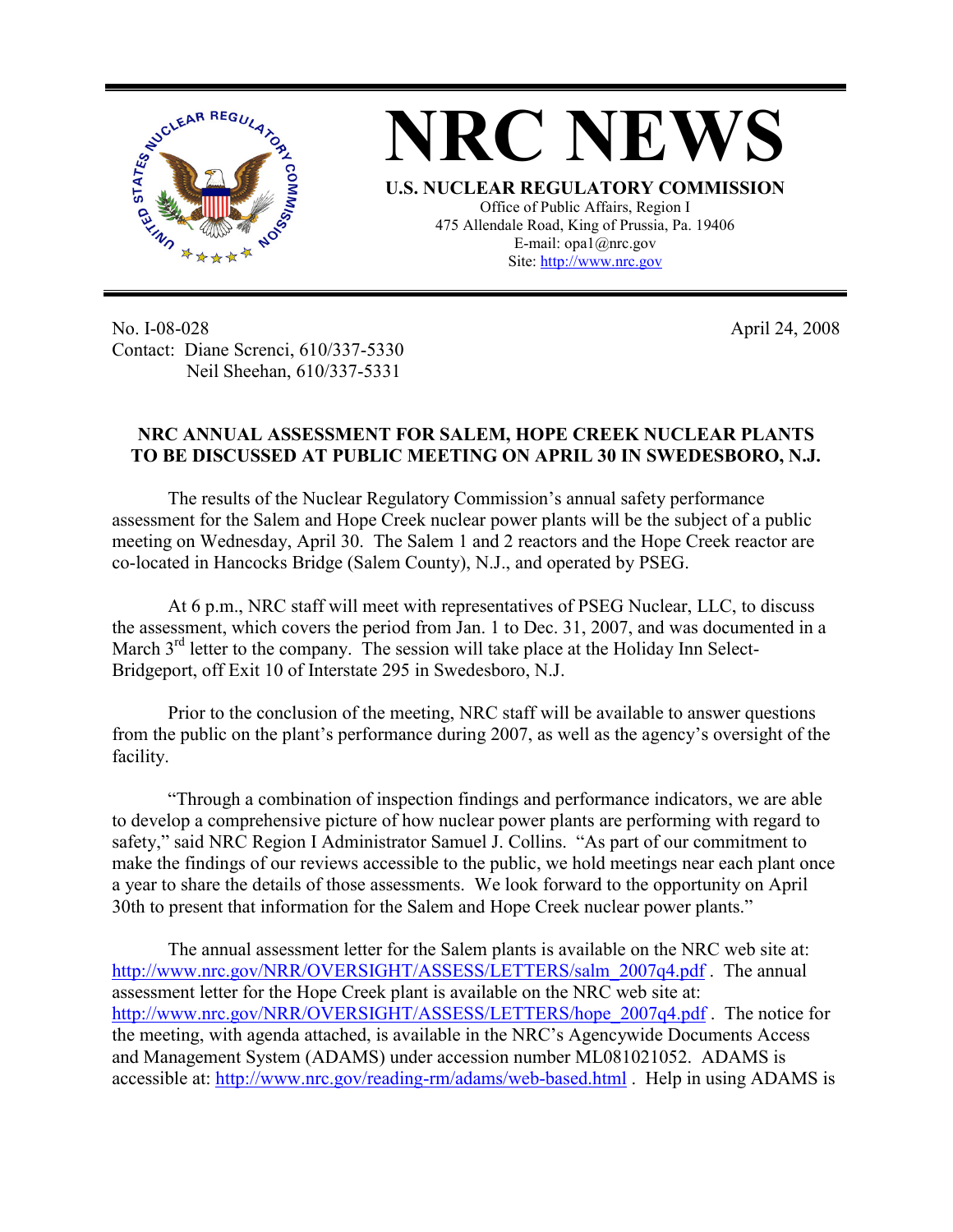available via the NRC's Public Document Room at 1-800-397-4209 or 301-415-4737, or by email at PDR@NRC.GOV .

Overall, the Salem and Hope Creek plants operated safely during 2007. When considering nuclear power plant performance, the NRC uses color-coded performance indicators and inspection findings. The colors start with "green" and then increase to "white," "yellow" or "red," commensurate with the safety significance of the issues involved.

At the conclusion of last year, there were no performance indicators for Salem Unit 2 or Hope Creek that were other than "green" and no inspection findings that were "greater than green." Therefore, those units will receive the baseline, or routine, level of inspections for the remainder of 2008.

Salem Unit 1, meanwhile, had a "yellow" Performance Indicator resulting from one of the facility's emergency diesel generators failing to start in the fourth quarter of 2007 and, during previous quarters, one instance in which an emergency diesel generator failed to run and one in which an emergency diesel generator failed to start. Emergency diesel generators provide backup power in the event of an off-site power loss; the Salem Unit 1 and 2 reactors are each equipped with three of the generators.

Because of the "yellow" indicator, Salem Unit 1 will receive additional NRC oversight this year in the form of a supplemental inspection. The inspection will be conducted to provide the agency with assurance that the root and contributing causes for the issue are understood, and so that the NRC can independently assess whether similar issues exist and if appropriate steps have been taken to prevent a recurrence.

Also, the NRC's mid-year assessment letter for the Salem units identified a substantive cross-cutting issue pertaining to procedural compliance. (A cross-cutting issue is one that touches on several areas of plant performance.) The letter stated the issue would be cleared once PSEG demonstrated sustainable performance improvement in that area. The company did take steps in 2007 to address the issue, including a root-cause evaluation and the reinforcement of standards. However, there has not been a notable reduction in related inspection findings. Therefore, the substantive cross-cutting issue will remain open for now. The NRC will monitor the company's progress in this area through routine inspections in 2008.

Routine inspections are carried out by the four NRC Resident Inspectors assigned to the plant and by inspection specialists from the agency's Region I Office in King of Prussia, Pa. Among the areas of performance at the Salem and Hope Creek plants to be inspected this year by NRC specialists are activities associated with radiological safety, emergency preparedness and operator licensing. In addition, the NRC will review activities related to the power uprate proposed for the Hope Creek plant, the initial loading of dry cask storage units for spent nuclear fuel at Hope Creek, and the replacement of the steam generators at Salem Unit 2 during that plant's spring 2008 refueling outage.

Current performance information for Salem 1 is available on the NRC web site at: http://www.nrc.gov/NRR/OVERSIGHT/ASSESS/SALM1/salm1\_chart.html . Current